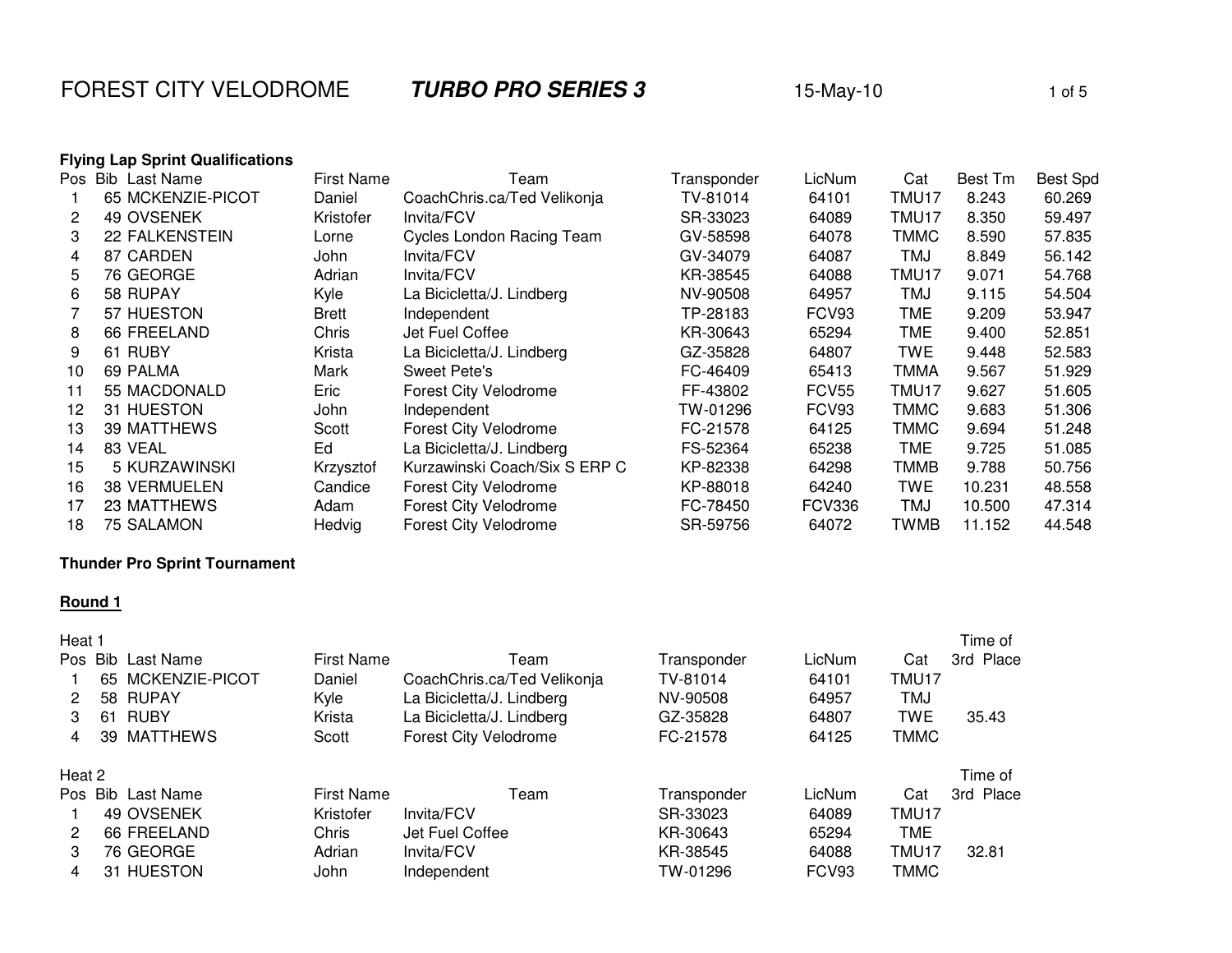#### Time of Pos Bib Last Name First Name Team Transponder LicNum Cat 3rd Place<sup>1</sup> 87 CARDEN John Invita/FCV GV-34079 64087 TMJ**TMMC** 2 22 FALKENSTEIN Lorne Cycles London Racing Team GV-58598 64078<br>3 57 HUESTON Brett Independent TP-28183 FCV93 **TME** 3 57 HUESTON Brett Independent TP-28183 FCV93 TME 33.53

4 55 MACDONALD Eric Forest City Velodrome FF-43802 FCV55 TMU17

# **Round 2**

Heat 3

| Heat 1 |         |                          |                   |                                  |      |             |        |              |
|--------|---------|--------------------------|-------------------|----------------------------------|------|-------------|--------|--------------|
|        | Pos Bib | Last Name                | <b>First Name</b> |                                  | Team | Transponder | LicNum | Cat          |
| 1      | 65      | MCKENZIE-PICOT           | Daniel            | CoachChris.ca/Ted Velikonja      |      | TV-81014    | 64101  | <b>TMU17</b> |
| 2      |         | <b>22 FALKENSTEIN</b>    | Lorne             | Cycles London Racing Team        |      | GV-58598    | 64078  | <b>TMMC</b>  |
| 3      |         | 66 FREELAND              | Chris             | Jet Fuel Coffee                  |      | KR-30643    | 65294  | <b>TME</b>   |
| 4      |         | 57 HUESTON               | <b>Brett</b>      | Independent                      |      | TP-28183    | FCV93  | <b>TME</b>   |
| Heat 2 |         |                          |                   |                                  |      |             |        |              |
|        |         | Pos Bib Last Name        | <b>First Name</b> |                                  | Team | Transponder | LicNum | Cat          |
| 1      |         | 49 OVSENEK               | Kristofer         | Invita/FCV                       |      | SR-33023    | 64089  | TMU17        |
| 2      |         | 87 CARDEN                | John              | Invita/FCV                       |      | GV-34079    | 64087  | <b>TMJ</b>   |
| 3      |         | 76 GEORGE                | Adrian            | Invita/FCV                       |      | KR-38545    | 64088  | TMU17        |
| 4      |         | 58 RUPAY                 | Kyle              | La Bicicletta/J. Lindberg        |      | NV-90508    | 64957  | <b>TMJ</b>   |
|        |         | FINAL FOR 5th - 8th      |                   |                                  |      |             |        |              |
|        |         | Pos Bib Last Name        | <b>First Name</b> |                                  | Team | Transponder | LicNum | Cat          |
| 5      |         | 76 GEORGE                | Adrian            | Invita/FCV                       |      | KR-38545    | 64088  | TMU17        |
| 6      |         | 66 FREELAND              | Chris             | Jet Fuel Coffee                  |      | KR-30643    | 65294  | <b>TME</b>   |
| 7      |         | 58 RUPAY                 | Kyle              | La Bicicletta/J. Lindberg        |      | NV-90508    | 64957  | <b>TMJ</b>   |
| 8      |         | 57 HUESTON               | <b>Brett</b>      | Independent                      |      | TP-28183    | FCV93  | <b>TME</b>   |
|        |         | <b>FINAL FOR 1st-4th</b> |                   |                                  |      |             |        |              |
|        |         | Pos Bib Last Name        | <b>First Name</b> |                                  | Team | Transponder | LicNum | Cat          |
| 1      |         | 49 OVSENEK               | Kristofer         | Invita/FCV                       |      | SR-33023    | 64089  | <b>TMU17</b> |
| 2      |         | 87 CARDEN                | John              | Invita/FCV                       |      | GV-34079    | 64087  | TMJ          |
| 3      |         | <b>22 FALKENSTEIN</b>    | Lorne             | <b>Cycles London Racing Team</b> |      | GV-58598    | 64078  | <b>TMMC</b>  |
| 4      |         | 65 MCKENZIE-PICOT        | Daniel            | CoachChris.ca/Ted Velikonja      |      | TV-81014    | 64101  | TMU17        |
|        |         |                          |                   |                                  |      |             |        |              |

### 2 of 5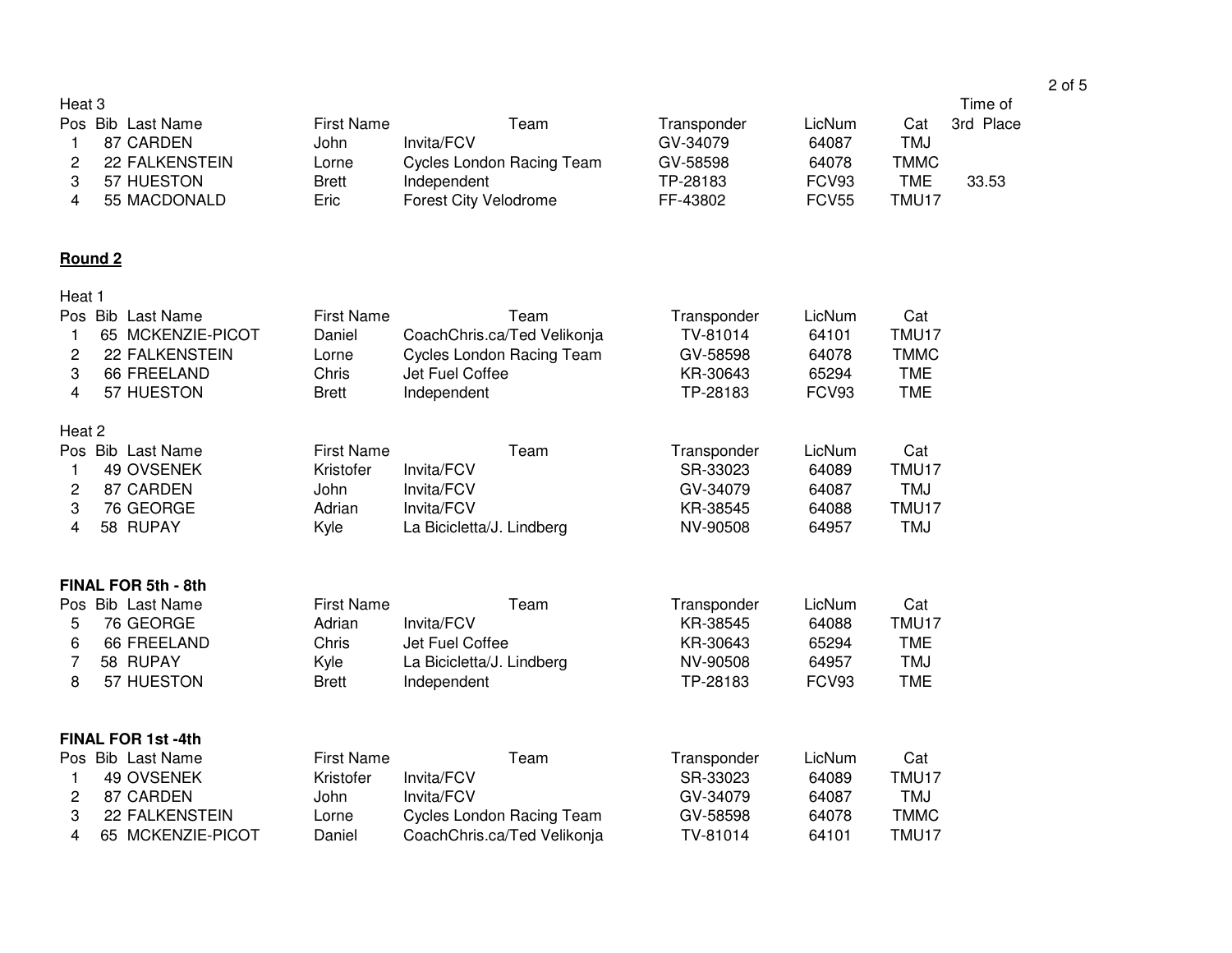## **Flying Lap Velo-kids**

| ng Lap Velo-kids |        |       | 3 of 5 |
|------------------|--------|-------|--------|
| NIKOPOULUS       | Johann | 11.80 |        |
| 70 BOUCHARD      | Kaila  | 11.83 |        |
| 96 CARSON        | Sam    | 12.53 |        |

# **B' Goup - 30 Lap Scratch Race**

|    | Pos Bib Last Name | <b>First Name</b> | Геаm                      | Transponder | LicNum        | Cat        | Time     | Av Speed | Laps   |
|----|-------------------|-------------------|---------------------------|-------------|---------------|------------|----------|----------|--------|
|    | 61 RUBY           | Krista            | La Bicicletta/J. Lindberg | GZ-35828    | 64807         | <b>TWE</b> | 05:53.26 | 42.190   |        |
| 2  | 69 PALMA          | Mark              | Sweet Pete's              | FC-46409    | 65413         | TMMA       | 05:54.02 | 42.100   |        |
|    | 39 MATTHEWS       | Scott             | Forest City Velodrome     | FC-21578    | 64125         | TMMC       | 05:54.33 | 42.062   |        |
| 4  | 31 HUESTON        | John              | Independent               | TW-01296    | FCV93         | TMMC       | 05:54.72 | 42.017   |        |
| 5  | 23 MATTHEWS       | Adam              | Forest City Velodrome     | FC-78450    | <b>FCV336</b> | TMJ        | 06:05.72 | 39.394   | Lap    |
| 6. | 55 MACDONALD      | Eric              | Forest City Velodrome     | FF-43802    | FCV55         | TMU17      | 06:07.10 | 39.246   | Lap    |
|    | 38 VERMUELEN      | Candice           | Forest City Velodrome     | KP-88018    | 64240         | <b>TWE</b> | 05:54.45 | 39.245   | 2 Laps |

### **ITALIAN PURSUIT**

|  | Pos Bib Last Name | First Name | Геаm                          | Transponder | LicNum | Cat  |
|--|-------------------|------------|-------------------------------|-------------|--------|------|
|  | 83 VEAL           | Ed.        | La Bicicletta/J. Lindberg     | FS-52364    | 65238  | TME  |
|  | 2 5 KURZAWINSKI   | Krzysztof  | Kurzawinski Coach/Six S ERP C | KP-82338    | 64298  | TMMB |

#### **VELO-KIDS HANDICAP**

|     | 96 CARSON      | Sam    | 12.53 |
|-----|----------------|--------|-------|
|     | 2 3 NIKOPOULUS | Johann | 11.80 |
| .3. | 70 BOUCHARD    | Kaila  | 11.83 |

### **LADIES CHARIOT RACE**

|  | Pos Bib Last Name | First Name | ⊺eam                      | I ransponder | LicNum | Cat  |
|--|-------------------|------------|---------------------------|--------------|--------|------|
|  | 61 RUBY           | Krista     | La Bicicletta/J. Lindberg | GZ-35828     | 64807  | TWE  |
|  | 38 VERMUELEN      | Candice    | Forest City Velodrome     | KP-88018     | 64240  | TWE  |
|  | 75 SALAMON        | Hedvig     | Forest City Velodrome     | SR-59756     | 64072  | TWMB |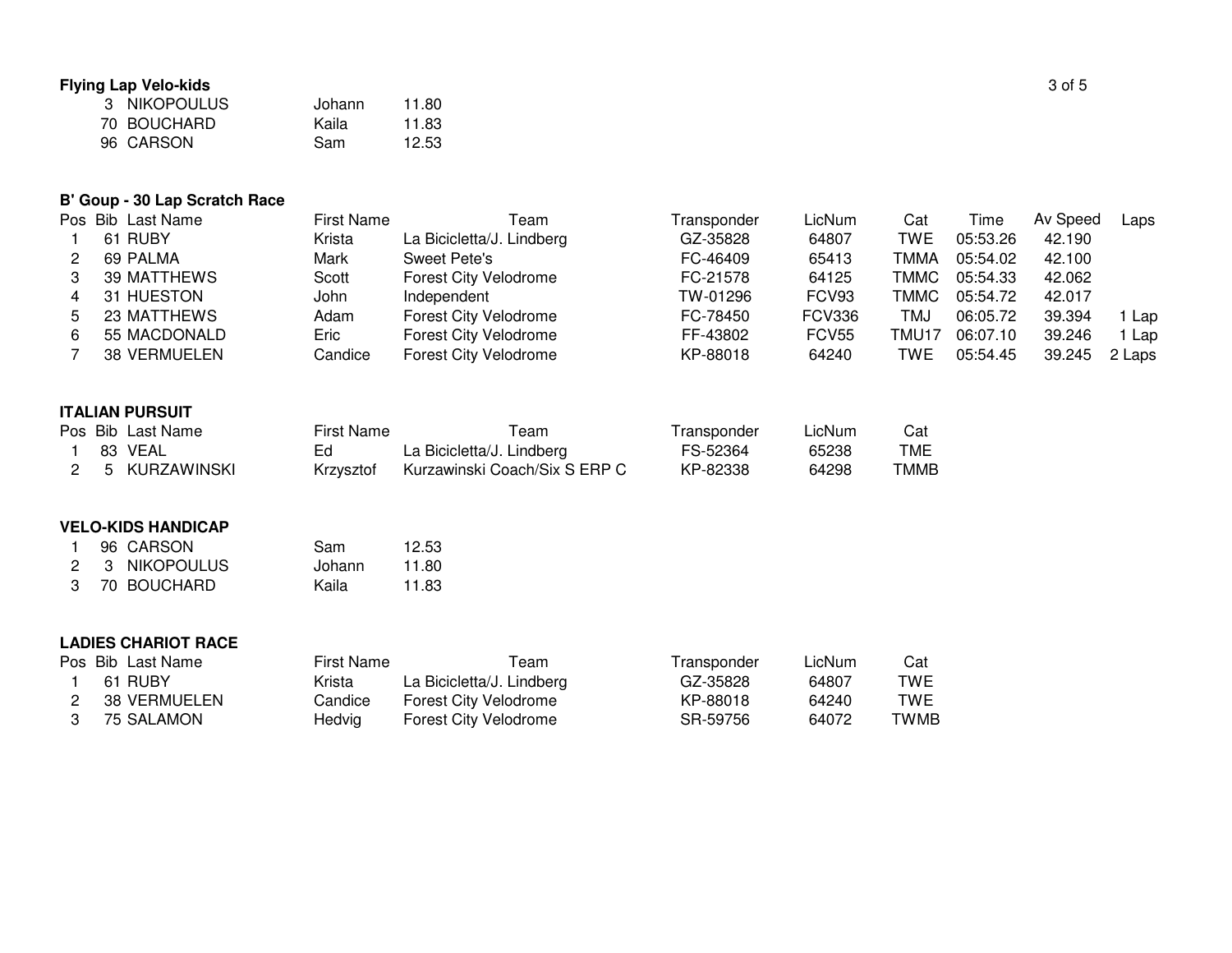|     |   | B' Goup - 30 Lap Scratch Race |                            |                               |             |               |             |          | 4 of 5   |
|-----|---|-------------------------------|----------------------------|-------------------------------|-------------|---------------|-------------|----------|----------|
|     |   | Pos Bib Last Name             | <b>First Name</b>          | Team                          | Transponder | LicNum        | Cat         | Time     | Av Speed |
| 1   |   | 83 VEAL                       | Ed                         | La Bicicletta/J. Lindberg     | FS-52364    | 65238         | <b>TME</b>  | 05:57.07 | 41.739   |
| 2   |   | 69 PALMA                      | Mark                       | <b>Sweet Pete's</b>           | FC-46409    | 65413         | <b>TMMA</b> | 05:58.58 | 41.564   |
| 3   |   | 5 KURZAWINSKI                 | Krzysztof                  | Kurzawinski Coach/Six S ERP C | KP-82338    | 64298         | <b>TMMB</b> | 05:58.77 | 41.542   |
| 4   |   | 57 HUESTON                    | Brett                      | Independent                   | TP-28183    | FCV93         | <b>TME</b>  | 06:05.48 | 40.779   |
| 5   |   | 31 HUESTON                    | John                       | Independent                   | TW-01296    | FCV93         | <b>TMMC</b> | 06:10.07 | 40.274   |
| 6   |   | 23 MATTHEWS                   | Adam                       | <b>Forest City Velodrome</b>  | FC-78450    | <b>FCV336</b> | <b>TMJ</b>  | 06:10.58 | 40.218   |
| 7   |   | 39 MATTHEWS                   | Scott                      | <b>Forest City Velodrome</b>  | FC-21578    | 64125         | <b>TMMC</b> | 05:57.24 | 40.329   |
| dnf |   | 38 VERMUELEN                  | Candice                    | Forest City Velodrome         | KP-88018    | 64240         | <b>TWE</b>  |          |          |
| dnf |   | 75 SALAMON                    | Hedvig                     | <b>Forest City Velodrome</b>  | SR-59756    | 64072         | <b>TWMB</b> |          |          |
|     |   | <b>VELO-KIDS HANDICAP</b>     |                            |                               |             |               |             |          |          |
| 1   |   | 96 CARSON                     | Sam                        | 12.53                         |             |               |             |          |          |
| 2   |   | 70 BOUCHARD                   | Kaila                      | 11.83                         |             |               |             |          |          |
| 3   | 3 | <b>NIKOPOULUS</b>             | Johann                     | 11.80                         |             |               |             |          |          |
|     |   | <b>ITALIAN PURSUIT</b>        |                            |                               |             |               |             |          |          |
|     |   | Pos Bib Last Name             | <b>First Name</b>          | Team                          | Transponder | LicNum        | Cat         |          |          |
| 1.  |   | 23 MATTHEWS                   | Adam                       | <b>Forest City Velodrome</b>  | FC-78450    | <b>FCV336</b> | <b>TMJ</b>  |          |          |
| 2   |   | 38 VERMUELEN                  | Candice                    | <b>Forest City Velodrome</b>  | KP-88018    | 64240         | <b>TWE</b>  |          |          |
| 3   |   | 75 SALAMON                    | Hedvig                     | Forest City Velodrome         | SR-59756    | 64072         | <b>TWMB</b> |          |          |
|     |   | <b>ITALIAN PURSUIT</b>        |                            |                               |             |               |             |          |          |
|     |   | Pos Bib Last Name             | <b>First Name</b>          | Team                          | Transponder | LicNum        | Cat         |          |          |
| 1   |   | 83 VEAL                       | Ed                         | La Bicicletta/J. Lindberg     | FS-52364    | 65238         | <b>TME</b>  |          |          |
| 2   | 5 | <b>KURZAWINSKI</b>            | Krzysztof                  | Kurzawinski Coach/Six S ERP C | KP-82338    | 64298         | <b>TMMB</b> |          |          |
|     |   | <b>ITALIAN PURSUIT</b>        |                            |                               |             |               |             |          |          |
|     |   | Pos Bib Last Name             | <b>First Name</b>          | Team                          | Transponder | LicNum        | Cat         |          |          |
| 1   |   | 38 VERMUELEN                  | Candice                    | <b>Forest City Velodrome</b>  | KP-88018    | 64240         | <b>TWE</b>  |          |          |
| 2   |   | <b>75 SALAMON</b>             | Hedvig                     | <b>Forest City Velodrome</b>  | SR-59756    | 64072         | <b>TWMB</b> |          |          |
|     |   |                               |                            |                               |             |               |             |          |          |
|     |   | <b>ITALIAN PURSUIT</b>        |                            |                               |             |               |             |          |          |
|     |   | Pos Bib Last Name             | <b>First Name</b><br>Chris | Team                          | Transponder | LicNum        | Cat         |          |          |
| 1   |   | 66 FREELAND                   |                            | Jet Fuel Coffee               | KR-30643    | 65294         | <b>TME</b>  |          |          |
| 2   | 5 | KURZAWINSKI                   | Krzysztof                  | Kurzawinski Coach/Six S ERP C | KP-82338    | 64298         | <b>TMMB</b> |          |          |